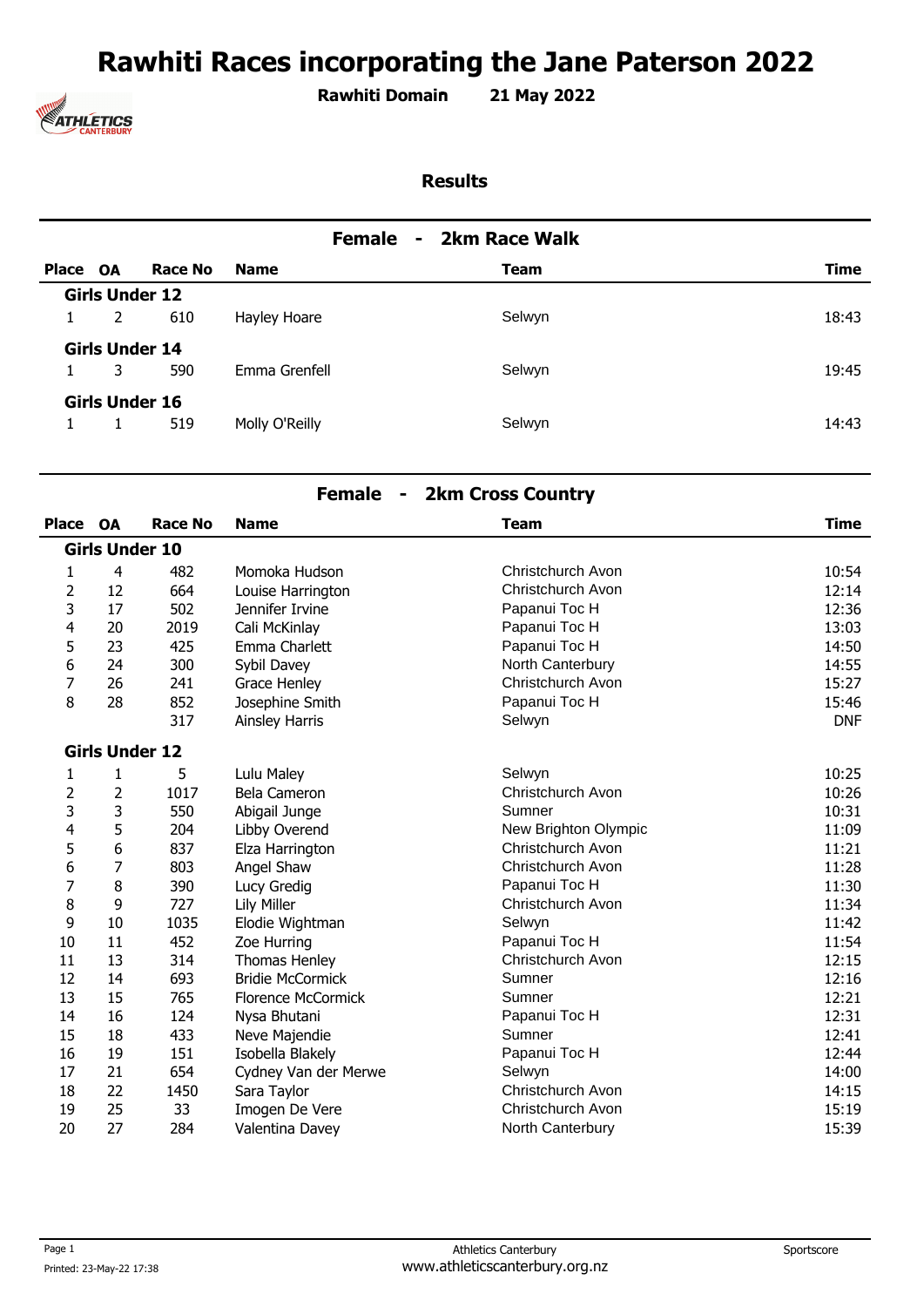| <b>Male</b> |  |  | <b>2km Cross Country</b> |
|-------------|--|--|--------------------------|
|-------------|--|--|--------------------------|

| <b>Place</b>   | <b>OA</b>      | <b>Race No</b>       | <b>Name</b>                    | <b>Team</b>          | <b>Time</b> |
|----------------|----------------|----------------------|--------------------------------|----------------------|-------------|
|                |                | <b>Boys Under 10</b> |                                |                      |             |
| 1              | 6              | 313                  | <b>Hudson Stratford-Bevins</b> | Papanui Toc H        | 10:47       |
| $\overline{2}$ | 8              | 1047                 | Mario Domenech-Beltran         | Port Hills           | 10:53       |
| 3              | 13             | 747                  | Callum Taylor                  | Port Hills           | 11:20       |
| 4              | 15             | 523                  | Boston Van Schalkwyk           | Selwyn               | 11:24       |
| 5              | 17             | 689                  | Samuel Wellacott               | New Brighton Olympic | 11:52       |
| 6              | 18             | 6                    | Leo Sincock                    | Papanui Toc H        | 11:57       |
| 7              | 21             | 19                   | Jackson Lamb                   | Sumner               | 12:19       |
| 8              | 22             | 510                  | Andrey Podolyan                | Selwyn               | 12:22       |
| 9              | 23             | 678                  | <b>Callum Hawkins</b>          | Port Hills           | 12:37       |
| 10             | 24             | 41                   | Thomas Harrington              | Christchurch Avon    | 12:39       |
| 11             | 25             | 323                  | Hamish Mitchell                | Port Hills           | 13:19       |
| 12             | 26             | 365                  | Zach Wu                        | Port Hills           | 13:30       |
| 13             | 29             | 730                  | Hugo Hawkins                   | Port Hills           | 16:26       |
|                |                | 73                   | Ethan Domenech-Beltran         | Port Hills           | <b>DNF</b>  |
|                |                | <b>Boys Under 12</b> |                                |                      |             |
| 1              | 1              | 812                  | Tomo Hudson                    | Christchurch Avon    | 9:46        |
| $\overline{2}$ | $\overline{2}$ | 2012                 | Roman Thorpe                   | Christchurch Avon    | 9:55        |
| 3              | 3              | 176                  | Henry Ridd                     | Christchurch Avon    | 10:03       |
| 4              | 4              | 305                  | Jacob Radcliffe                | New Brighton Olympic | 10:10       |
| 5              | 5              | 39                   | <b>Thomas Rankin</b>           | Papanui Toc H        | 10:22       |
| 6              | $\overline{7}$ | 1008                 | Sam Maxwell                    | Papanui Toc H        | 10:50       |
| 7              | 9              | 2020                 | Caelan McKinlay                | Papanui Toc H        | 10:59       |
| 8              | 10             | 659                  | <b>Travis Welsh</b>            | Selwyn               | 11:06       |
| 9              | 11             | 51                   | Lennox John                    | Christchurch Avon    | 11:17       |
| 10             | 12             | 1535                 | Murphy Titter                  | Selwyn               | 11:19       |
| 11             | 14             | 424                  | Theo Wu                        | Port Hills           | 11:23       |
| 12             | 16             | 189                  | <b>Isaac Young</b>             | Christchurch Avon    | 11:28       |
| 13             | 19             | 653                  | Noah James                     | Selwyn               | 12:03       |
| 14             | 20             | 436                  | Callum Harris                  | Christchurch Avon    | 12:16       |
| 15             | 27             | 432                  | Tom Cook                       | Port Hills           | 13:41       |
| 16             | 28             | 325                  | Caleb Koroi                    | Papanui Toc H        | 14:56       |
| 17             | 30             | 86                   | Ruichen Ma                     | Christchurch Avon    | 18:41       |

# **Female - 3km Cross Country**

| <b>Place</b> | <b>OA</b>             | Race No | <b>Name</b>           | <b>Team</b>             | Time  |
|--------------|-----------------------|---------|-----------------------|-------------------------|-------|
|              | <b>Girls Under 14</b> |         |                       |                         |       |
| 1            | 4                     | 1061    | Isabel Prescott       | Selwyn                  | 12:50 |
| 2            | 6                     | 793     | Tayla Cox             | New Brighton Olympic    | 13:13 |
| 3            | 7                     | 186     | Nicole Ridd           | Christchurch Avon       | 13:23 |
| 4            | 10                    | 1004    | Eleanor Bisley        | Selwyn                  | 13:30 |
| 5            | 14                    | 597     | Lily Sewell           | Selwyn                  | 14:02 |
| 6            | 15                    | 595     | Abigail Scott-Douglas | Sumner                  | 14:11 |
| 7            | 18                    | 196     | Kiera O'Donnell       | Port Hills              | 14:14 |
| 8            | 21                    | 577     | Kate Sharpe           | Sumner                  | 14:21 |
| 9            | 23                    | 76      | Aimee Free            | Christchurch Avon       | 15:00 |
| 10           | 25                    | 648     | Amelie Clark          | Sumner                  | 15:09 |
| 11           | 28                    | 509     | Freya MacDonald       | Selwyn                  | 15:34 |
| 12           | 29                    | 2030    | Mia Stuckey           | <b>Community Runner</b> | 17:11 |
|              | <b>Girls Under 16</b> |         |                       |                         |       |
| 1            |                       | 2003    | Siena Mackley         | <b>Community Runner</b> | 12:27 |
| 2            | 2                     | 1102    | Amber de Wit          | Papanui Toc H           | 12:37 |
| 3            | 3                     | 289     | Charlotte Chiles      | Christchurch Avon       | 12:48 |
| 4            | 5                     | 552     | Millie Junge          | Sumner                  | 13:10 |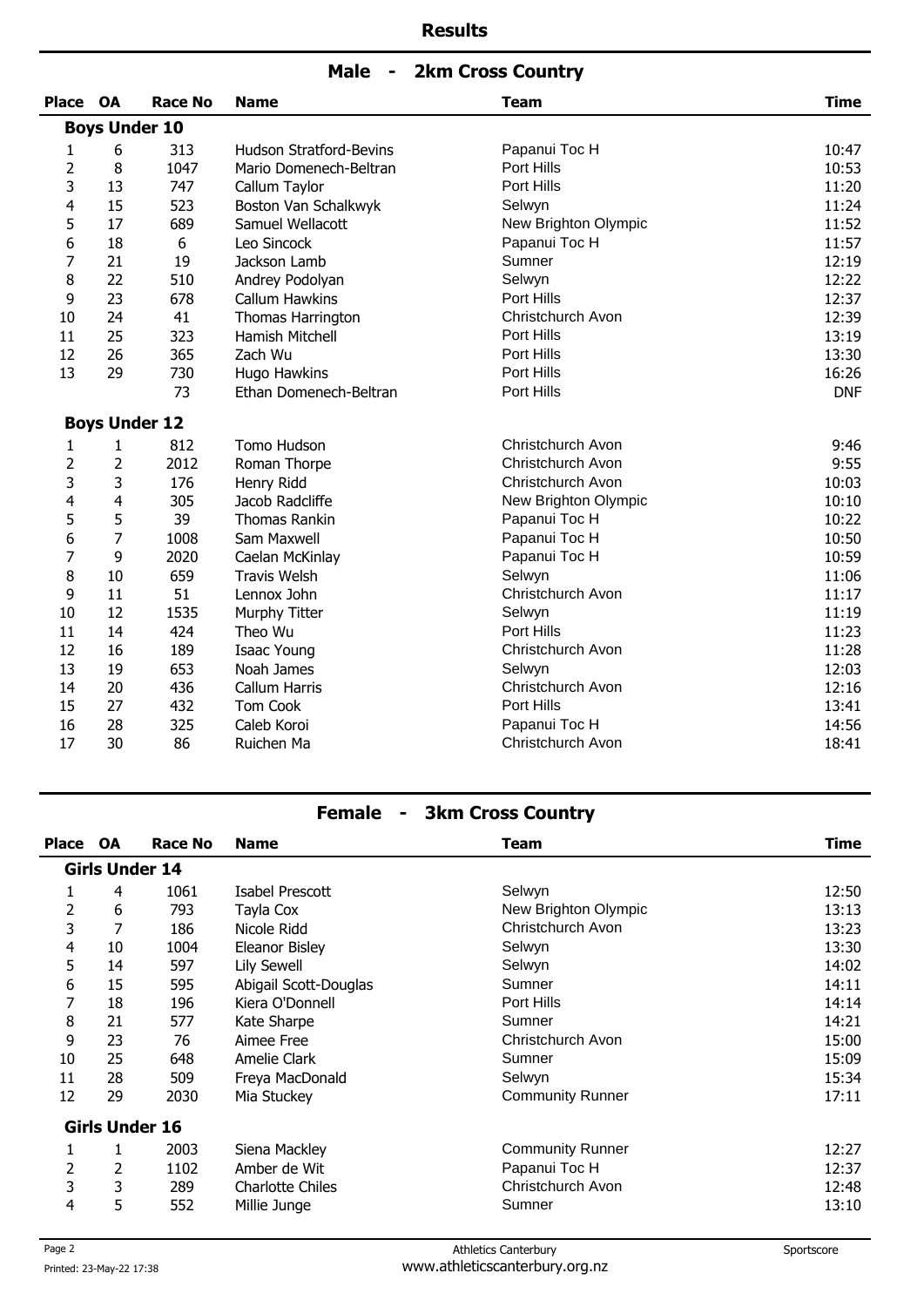## **Female - 3km Cross Country**

| <b>Place</b> | <b>OA</b> | Race No               | <b>Name</b>       | Team              | <b>Time</b> |
|--------------|-----------|-----------------------|-------------------|-------------------|-------------|
|              |           | <b>Girls Under 16</b> |                   |                   |             |
| 5            | 8         | 828                   | Alyssa Buchan     | Papanui Toc H     | 13:25       |
| 6            | 9         | 1317                  | Leah Pratten      | Papanui Toc H     | 13:29       |
| 7            | 11        | 997                   | Sophie Maxwell    | Papanui Toc H     | 13:46       |
| 8            | 12        | 21                    | Isabelle Harrison | <b>University</b> | 13:51       |
| 9            | 13        | 322                   | Rebekah Pratten   | Papanui Toc H     | 13:58       |
| 10           | 16        | 906                   | Gemma Sitjes      | Papanui Toc H     | 14:12       |
| 11           | 17        | 596                   | Eva Sewell        | Selwyn            | 14:13       |
| 12           | 19        | 493                   | <b>Emily Watt</b> | Sumner            | 14:14       |
| 13           | 20        | 567                   | Jasmine Hooker    | Christchurch Avon | 14:17       |
| 14           | 22        | 1036                  | Juliet Freeman    | Sumner            | 14:56       |
| 15           | 24        | 824                   | Nicola Schoeman   | Sumner            | 15:07       |
| 16           | 26        | 671                   | Ashni Rhodes      | Christchurch Avon | 15:27       |
| 17           | 27        | 1798                  | Zania Roberts     | Port Hills        | 15:33       |

# **Male - 3km Cross Country**

| <b>Place</b>   | <b>OA</b>            | <b>Race No</b> | <b>Name</b>          | <b>Team</b>             | <b>Time</b> |
|----------------|----------------------|----------------|----------------------|-------------------------|-------------|
|                | <b>Boys Under 14</b> |                |                      |                         |             |
| 1              | 5                    | 777            | Otto Church          | Christchurch Avon       | 11:57       |
| 2              | 6                    | 908            | Gwilym Jones         | Port Hills              | 12:00       |
| 3              | $\overline{7}$       | 657            | Ethan Richardson     | Selwyn                  | 12:12       |
| 4              | 11                   | 399            | Harry Woodhouse      | Christchurch Avon       | 12:39       |
| 5              | 14                   | 1003           | <b>Brent Cameron</b> | Christchurch Avon       | 12:49       |
| 6              | 16                   | 2027           | Noah Madgwick        | <b>Community Runner</b> | 13:03       |
| 7              | 17                   | 767            | Jarrod Harris        | Selwyn                  | 13:04       |
| 8              | 18                   | 219            | Caleb Jansen         | Port Hills              | 13:05       |
| 9              | 19                   | 351            | Ben Lough            | University              | 13:06       |
| 10             | 23                   | 281            | Joshua Parmenter     | Christchurch Avon       | 13:31       |
| 11             | 24                   | 239            | Oakley Blackburn     | Christchurch Avon       | 13:32       |
| 12             | 26                   | 301            | Jack Straker         | Christchurch Avon       | 13:37       |
| 13             | 27                   | 237            | <b>Riley Taylor</b>  | Christchurch Avon       | 13:40       |
| 14             | 28                   | 1157           | Michael Cope         | New Brighton Olympic    | 13:45       |
| 15             | 30                   | 16             | Lachlan Calnon       | Port Hills              | 14:04       |
| 16             | 31                   | 1506           | Nolan Rhodes         | Christchurch Avon       | 14:18       |
| 17             | 32                   | 984            | Mason McLachlan      | Christchurch Avon       | 14:18       |
| 18             | 33                   | 835            | Selwyn-Jack Bayliss  | Port Hills              | 14:20       |
| 19             | 35                   | 2032           | Harry Huang          | <b>Community Runner</b> | 14:39       |
| 20             | 37                   | 2018           | Ryan Kane            | New Brighton Olympic    | 14:40       |
| 21             | 38                   | 565            | Angus Sharpe         | Sumner                  | 15:13       |
| 22             | 39                   | 95             | Quinn Edmondson      | Port Hills              | 16:09       |
| 23             | 40                   | 931            | Alexander Jonathan   | North Canterbury        | 17:04       |
| 24             | 41                   | 460            | Hunter Charlett      | Papanui Toc H           | 17:17       |
|                | <b>Boys Under 16</b> |                |                      |                         |             |
| 1              | $\mathbf{1}$         | 483            | Cooper Wightman      | Selwyn                  | 11:14       |
| $\overline{2}$ | $\overline{2}$       | 367            | Finn Woodhouse       | Christchurch Avon       | 11:22       |
| 3              | 3                    | 695            | Max Aldridge         | Port Hills              | 11:38       |
| 4              | 4                    | 626            | Ciaran Harris        | Selwyn                  | 11:51       |
| 5              | 8                    | 25             | Lewis Taylor         | Port Hills              | 12:20       |
| 6              | 9                    | 435            | Aidan Fitzmaurice    | Christchurch Avon       | 12:24       |
| $\overline{7}$ | 10                   | 1678           | Luke Jansen          | Port Hills              | 12:35       |
| 8              | 12                   | 312            | Dardy Harrington     | Christchurch Avon       | 12:43       |
| 9              | 13                   | 845            | Macrae (Mac) Smith   | Sumner                  | 12:45       |
| 10             | 15                   | 909            | Silas Jones          | Port Hills              | 13:00       |
| 11             | 20                   | 779            | Finlay Sharpe        | Sumner                  | 13:19       |
| 12             | 21                   | 88             | Andre Free           | Christchurch Avon       | 13:20       |
| 13             | 22                   | 1609           | Noah Goodfellow      | Papanui Toc H           | 13:31       |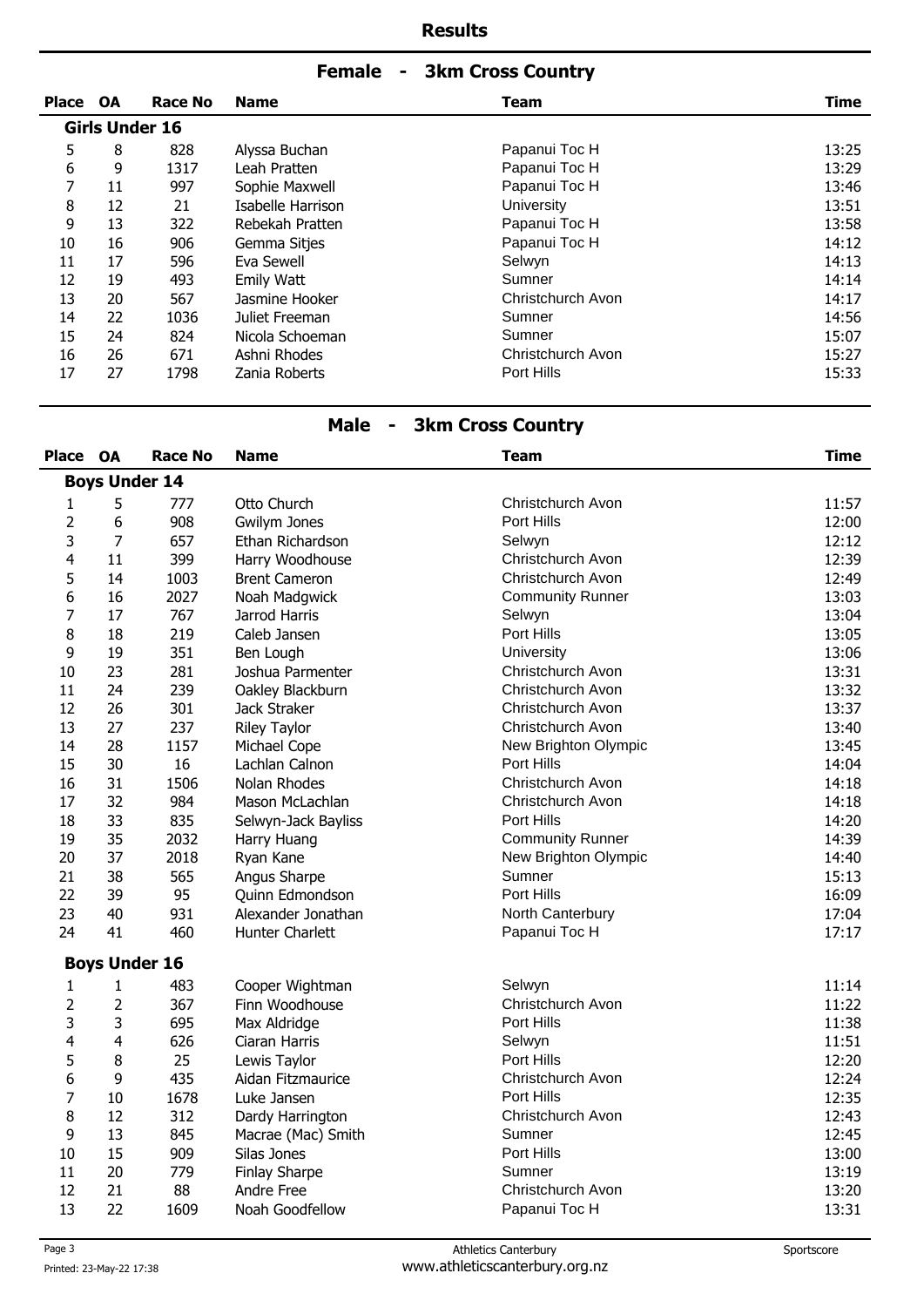## **Male - 3km Cross Country**

| Place OA |    | <b>Race No</b>       | <b>Name</b>          | Team                 | Time  |
|----------|----|----------------------|----------------------|----------------------|-------|
|          |    | <b>Boys Under 16</b> |                      |                      |       |
| 14       | 25 | 625                  | <b>Tyler Burnett</b> | Selwyn               | 13:34 |
| 15       | 29 | 805                  | Henry Church         | New Brighton Olympic | 13:56 |
| 16       | 34 | 243                  | Caleb Radcliffe      | New Brighton Olympic | 14:25 |
| 17       | 36 | 644                  | Tyler Lodge          | New Brighton Olympic | 14:40 |

# **Female - Race 3**

| <b>Place</b>   | OA            | <b>Race No</b>        | <b>Name</b>             | <b>Team</b>                     | <b>Time</b> |
|----------------|---------------|-----------------------|-------------------------|---------------------------------|-------------|
|                |               | <b>Women U18 4.5k</b> |                         |                                 |             |
| 1              | 1             | 520                   | Niamh Motley            | Timaru                          | 18:40       |
| $\overline{2}$ | 2             | 607                   | Kate Currie             | Christchurch Avon               | 18:43       |
| 3              | 3             | 381                   | <b>Bridie Restieaux</b> | University                      | 19:21       |
| 4              | 5             | 40                    | Hannah Hughes           | Port Hills                      | 20:32       |
| 5              | 6             | 12                    | Finella Guttmann        | Port Hills                      | 20:48       |
| 6              | 7             | 69                    | Beth Heywood            | Papanui Toc H                   | 20:59       |
| $\overline{7}$ | 8             | 187                   | Stacey Morgan           | Christchurch Avon               | 21:04       |
|                |               | Women U20 4.5k        |                         |                                 |             |
| 1              | 4             | 1813                  | Megan Foster            | University                      | 19:30       |
| $\overline{2}$ | 9             | 34                    | Haven Drinnan           | North Canterbury                | 21:06       |
| 3              | 10            | 1422                  | Becky Blay              | North Canterbury                | 21:30       |
| 4              | 11            | 394                   | Keira McNaughton        | Papanui Toc H                   | 22:13       |
| 5              | 12            | 2023                  | Grace Pratten           | Papanui Toc H                   | 22:29       |
|                |               | Sen Women 6km         |                         |                                 |             |
| 1              | 13            | 2031                  | Eva Pringle             | <b>Community Runner</b>         | 23:38       |
| 2              | 14            | 1622                  | Anne McLeod             | Don Greig Racing Stables        | 23:56       |
| 3              | 16            | 538                   | Natalie Dryden          | University                      | 25:58       |
| 4              | 19            | 1141                  | Gabi Newman             | <b>Whippets Running Project</b> | 27:08       |
| 5              | 23            | 445                   | <b>Whitney Coull</b>    | Don Greig Racing Stables        | 28:39       |
| 6              | 26            | 1815                  | Julie Gillespie         | Christchurch Avon               | 30:31       |
|                | <b>W35 6k</b> |                       |                         |                                 |             |
| 1              | 17            | 1289                  | Jessica Campbell        | Sumner                          | 26:41       |
| $\overline{2}$ | 21            | 742                   | Fiona Dowling           | Don Greig Racing Stables        | 28:04       |
| 3              | 22            | 2009                  | Sarah Thom              | Methodist                       | 28:19       |
| 4              | 31            | 2022                  | Cath Pratten            | Papanui Toc H                   | 31:53       |
| 5              | 36            | 1496                  | Katrina Taylor          | Christchurch Avon               | 35:56       |
|                | <b>W40 6k</b> |                       |                         |                                 |             |
| 1              | 35            | 2029                  | Kat Sigley              | New Brighton Olympic            | 35:42       |
| $\overline{2}$ | 37            | 2005                  | Leanne Mitchell         | <b>Community Runner</b>         | 36:12       |
|                | <b>W45 6k</b> |                       |                         |                                 |             |
| 1.             | 33            | 244                   | Christina Freeman       | Sumner                          | 32:35       |
|                | <b>W50 6k</b> |                       |                         |                                 |             |
| 1              | 20            | 818                   | <b>Tracy Croft</b>      | University                      | 27:20       |
| $\overline{2}$ | 25            | 208                   | Fiona Gilroy            | Port Hills                      | 29:54       |
| 3              | 29            | 156                   | <b>Wendy Richards</b>   | Christchurch Avon               | 31:31       |
| $\overline{4}$ | 32            | 761                   | Iona Powell             | Sumner                          | 32:22       |
|                | <b>W55 6k</b> |                       |                         |                                 |             |
| 1              | 24            | 646                   | Robyn Perkins           | Sumner                          | 29:09       |
| $\overline{2}$ | 34            | 252                   | Robyn Daly              | Port Hills                      | 33:16       |
|                |               |                       |                         |                                 |             |

**W60 6k**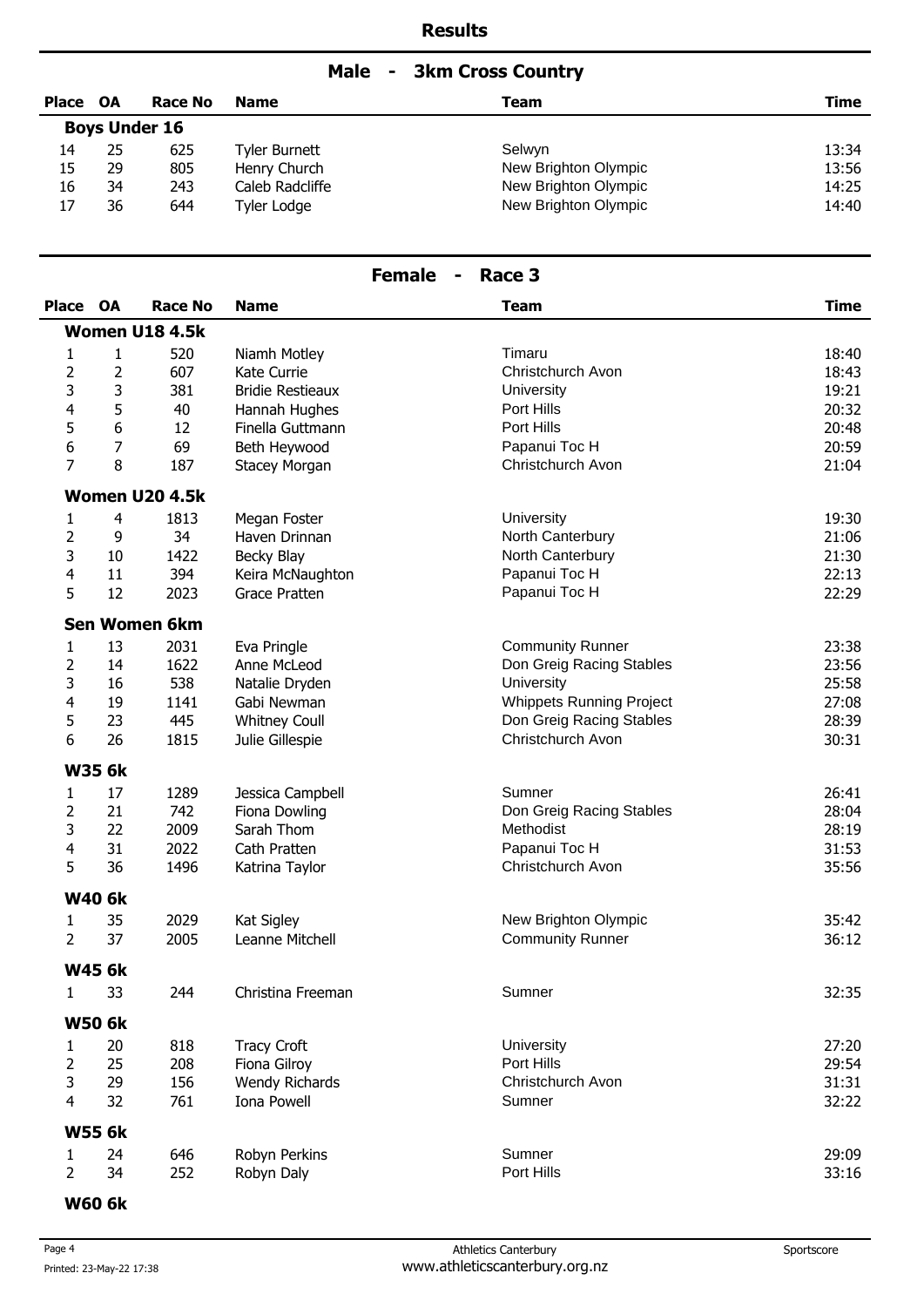|          |                 |                        |                  | Race 3<br><b>Female</b><br>$\blacksquare$ |       |
|----------|-----------------|------------------------|------------------|-------------------------------------------|-------|
| Place OA |                 | Race No                | <b>Name</b>      | <b>Team</b>                               | Time  |
|          | <b>W60 6k</b>   |                        |                  |                                           |       |
| 1        | 28              | 990                    | Maree Greig      | Don Greig Racing Stables                  | 31:16 |
| 2        | 30              | 471                    | Annette Campbell | Sumner                                    | 31:35 |
|          | <b>W65 4.5k</b> |                        |                  |                                           |       |
| 1        | 27              | 952                    | Nancy Dimmock    | Papanui Toc H                             | 31:01 |
|          |                 | <b>Open Women 4.5k</b> |                  |                                           |       |
|          | 15              | 1720                   | Louise Martin    | Sumner                                    | 24:28 |
| 2        | 18              | 665                    | Philippa Cope    | New Brighton Olympic                      | 27:01 |

| <b>Male</b><br>Race 4<br>$\blacksquare$ |                     |                |                        |                                 |             |
|-----------------------------------------|---------------------|----------------|------------------------|---------------------------------|-------------|
| Place                                   | <b>OA</b>           | <b>Race No</b> | <b>Name</b>            | <b>Team</b>                     | <b>Time</b> |
|                                         | <b>Men U18 4.5k</b> |                |                        |                                 |             |
| 1                                       | 1                   | 354            | Daniel Prescott        | Selwyn                          | 15:25       |
| 2                                       | 2                   | 211            | Luke Johnston          | Selwyn                          | 15:57       |
| 3                                       | $\overline{4}$      | 1551           | Harry Witt             | New Brighton Olympic            | 16:39       |
| 4                                       | 5                   | 157            | Josh Loose             | Port Hills                      | 16:40       |
| 5                                       | 6                   | 2002           | Jude Deaker            | <b>Community Runner</b>         | 16:48       |
| 6                                       | 7                   | 1659           | Daniel Lough           | University                      | 17:35       |
| 7                                       | 8                   | 1087           | William McMeeken       | Selwyn                          | 17:41       |
| 8                                       | 9                   | 395            | Ethan Beetar           | Port Hills                      | 18:12       |
| 9                                       | 10                  | 1540           | Mitchell Kane          | Port Hills                      | 18:35       |
| 10                                      | 15                  | 1749           | Pai Wynyard            | Papanui Toc H                   | 21:34       |
|                                         | <b>Men U20 6k</b>   |                |                        |                                 |             |
| 1                                       | 13                  | 912            | Henry McMecking        | Port Hills                      | 20:55       |
| $\overline{2}$                          | 14                  | 670            | Theo Walker            | Christchurch Avon               | 21:08       |
| 3                                       | 17                  | 49             | Louie Howell           | Port Hills                      | 22:56       |
| 4                                       | 21                  | 1046           | <b>Matthew Clarke</b>  | Port Hills                      | 26:17       |
|                                         | <b>Snr Men 9k</b>   |                |                        |                                 |             |
| 1                                       | 22                  | 464            | Cameron Clark          | Christchurch Avon               | 30:48       |
| 2                                       | 23                  | 119            | <b>Chanel Muir</b>     | Christchurch Avon               | 31:00       |
| 3                                       | 24                  | 1497           | <b>Thomas Richards</b> | Christchurch Avon               | 32:21       |
| 4                                       | 25                  | 636            | Corban Straker         | Christchurch Avon               | 33:02       |
| 5                                       | 26                  | 1588           | Sam Petty              | University                      | 33:11       |
| 6                                       | 28                  | 2007           | Jake Jackson-Grammer   | <b>Community Runner</b>         | 33:24       |
| 7                                       | 29                  | 2001           | Benjamin Britton       | <b>Community Runner</b>         | 33:53       |
| 8                                       | 32                  | 745            | Laurie Watson          | University                      | 35:27       |
| 9                                       | 36                  | 1376           | Ben Madsen             | Whippets Running Project        | 35:50       |
| 10                                      | 35                  | 1369           | David Lee              | <b>Whippets Running Project</b> | 35:50       |
| 11                                      | 39                  | 1843           | Josh Barry             | Papanui Toc H                   | 36:58       |
| 12                                      | 51                  | 562            | Odie Ruegg             | University                      | 39:21       |
| 13                                      | 70                  | 739            | Ben Davidson           | Methodist                       | 50:59       |
|                                         | <b>M35 9k</b>       |                |                        |                                 |             |
| 1                                       | 27                  | 1528           | Alex Kelliher          | Christchurch Avon               | 33:17       |
| 2                                       | 33                  | 924            | Simon Kerr             | Don Greig Racing Stables        | 35:30       |
| 3                                       | 37                  | 116            | Paul Timothy           | Sumner                          | 36:41       |
| 4                                       | 43                  | 1801           | Jimmy Feathery         | Don Greig Racing Stables        | 37:29       |
| 5                                       | 46                  | 893            | James Wellacott        | New Brighton Olympic            | 38:03       |
| 6                                       | 53                  | 1829           | Mark Johnston          | Sumner                          | 39:34       |
| 7                                       | 55                  | 1466           | Shaun Fauth            | North Canterbury                | 41:57       |
| 8                                       | 56                  | 2035           | Wayne Glover           | <b>Community Runner</b>         | 42:06       |
| 9                                       | 58                  | 2006           | Jonathan Riddell       | <b>Community Runner</b>         | 42:10       |

10 60 735 Oliver Batchelor Sumner Sumner 42:40